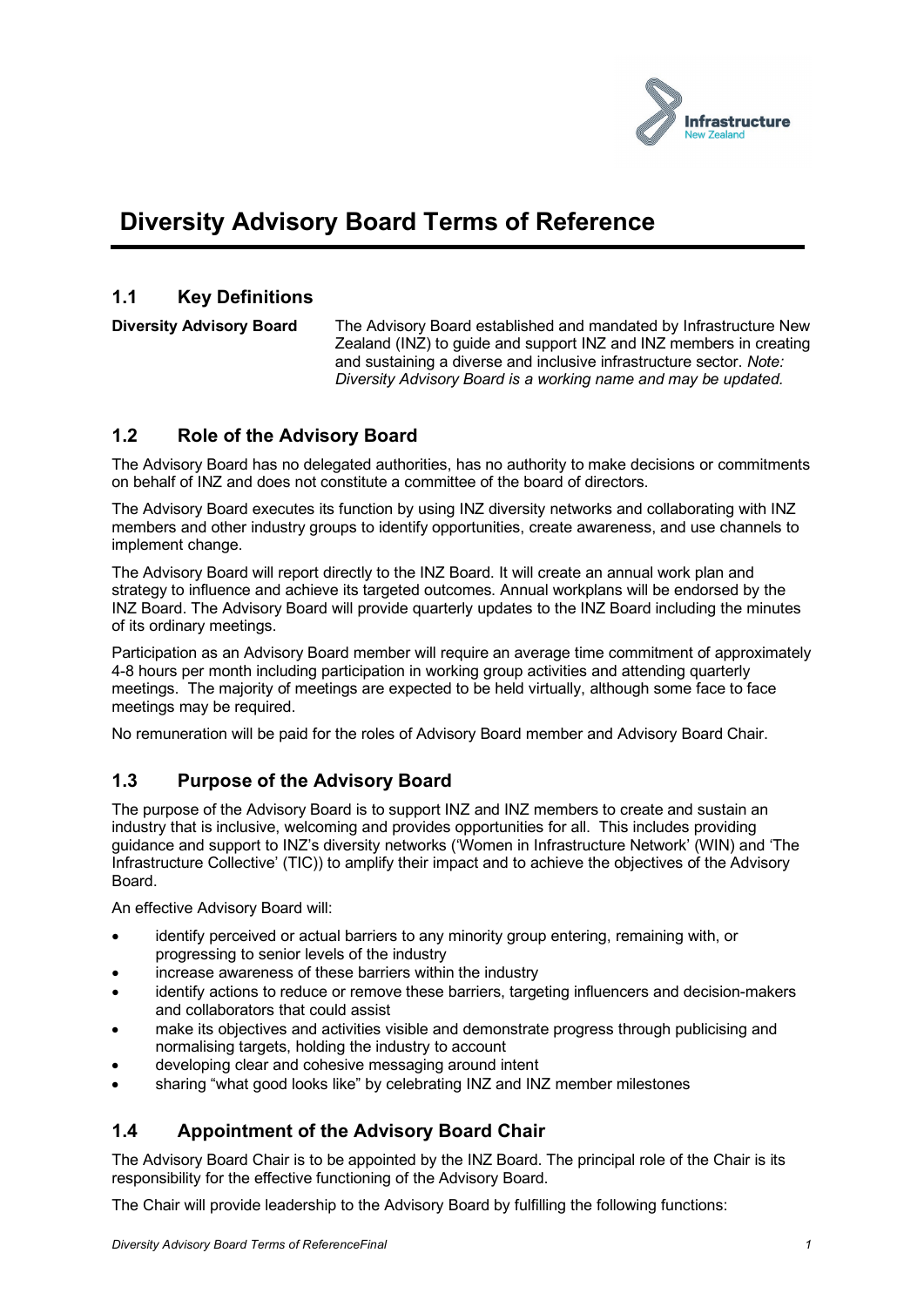

- planning board meetings and agendas
- ensuring the board receives proper information
- chairing effective Advisory Board meetings
- creating an environment for Advisory Board members to contribute
- mentoring and supporting Advisory Board members as needed
- determining the composition and structure of the Advisory Board
- acting as the organisation's lead representative to the INZ Board
- leading a strong board culture in line with that of the organisation.

A Deputy Chair may be proposed by the Advisory Board Chair, with endorsement to be obtained from the INZ Board prior to appointment.

#### **1.5 Appointment of the Advisory Board**

The Advisory Board will be appointed by the Advisory Board Chair, in consultation with the INZ Board and in accordance with the Board Composition Requirements.

The members of the Advisory Board should be:

- future focussed and willing to challenge the status quo
- embrace diversity
- able to lead board level conversations
- well-connected across the infrastructure sector
- committed to personal development
- in possession of excellent interpersonal and communication skills

All appointments to the Advisory Board will be for a maximum term of three years unless otherwise agreed with the Advisory Board Chair and endorsed by the INZ Board.

#### **1.6 Composition of the Advisory Board**

The Advisory Board will reflect the diversity of the INZ membership and should include representation from four groups:

- contractors (construction, infrastructure services, etc)
- advisors and consultants (legal, engineering, design, financial, etc)
- funders and investors (equity, debt)
- central and local government agencies and state sector organisations.

The capability of the Advisory Board should be reviewed as membership changes using a 'Mind the Gap' exercise. A draft framework is provided in Appendix 1. All appointments to the Advisory Board should prioritise candidates with the right skillsets to fill gaps in the Advisory Board's capability.

The composition of the Advisory Board should include the following:

- varying levels of seniority and influence
- varying age demographics and career stages
- inclusion of differing gender views
- inclusion of Māori and Pasifika
- inclusion of other dimensions of diversity such as the disabled community, LGBTQIA+ community
- at least one current or previous WIN chapter chair, deputy chair or advisory board member
- at least one current or previous TIC committee chair, deputy chair or member

The size of the Advisory Board will be between 6-12 people.

In addition, one current INZ staff representative will attend all Advisory Board meetings in an ex officio capacity.